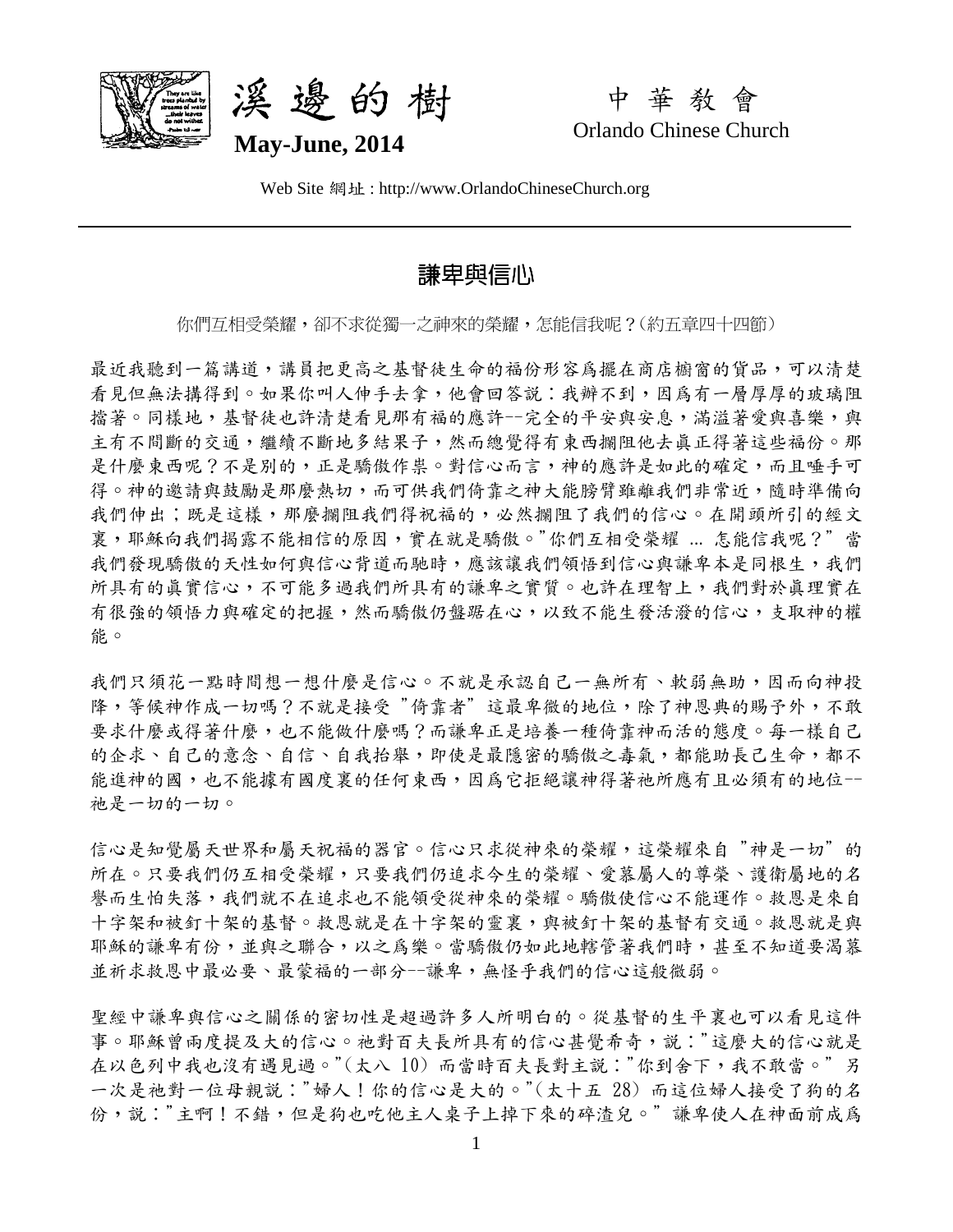無有,因而挪去了一切信心的障礙,僅是恐懼戰兢地生怕自己不完全信靠祂,會使祂得不著尊 榮。

弟兄們!我們在追求聖潔上失敗,原因是否就在此?我們的奉獻與信心如此膚淺且容易夭折, 是否也出於同樣的原因?雖然我們自己常不自覺,我們不認識驕傲和已盤踞在我們裏面偷偷行 事的範圍何其深廣,也不夠認識惟獨藉著神的駕臨與祂的大能,才能把它們趕出去。我們不夠 明白能使我們真正變得謙卑的不是別的,乃是讓屬天的新性情完全取代老我。我們還不如道那 種絕對的、不止息的、遍及各方面的謙卑,必須成為根深蒂固的習性,表現在每一個禱告裏、 每一次的就近神與每一次與人的交接上。如果我們說我們相信、靠近神且住在祂的大愛中,心 靈和全身卻沒有漫溢著柔和謙卑,這就好像一個人要看東西卻不用眼看、要活著卻不呼吸一 樣.

弟兄們!我們是不是犯了一項錯誤:花費很多心力要去信,卻同時一直讓老我的驕傲扣住神的 福份與豐富?難怪我們信不來。讓我們把次序更改一下,首先,致力於自卑,服在神大能的手 下:祂必叫我們升高。那穌上十字架以至於死,且進入墳墓中,都是自卑的表現,卻是走向神 榮耀的途徑。這也是我們要走的路徑。但願我們有這樣一個心願--以祂謙卑的心爲心、要像祂 一樣的謙卑--並為此迫切禱告;讓我們歡歡喜喜地接受任何能使我們在神或人面前謙卑的事-- 惟有這樣,才會走向神的榮耀。

也許你很想問一個問題。我曾說有些人已得著有福的經歷,且成為祝福別人的導管,卻仍然缺 少謙卑;你要問説雖然他們十分明顯地表現出太多追求從人來的榮耀,但是否就能由此證明他 們沒有真實、強大的信心呢?這件事的答案不只一個。但與目前話題有關的主要答案是:他們 實在具有某種程度的信心,神也按著他們信心的程度,賜下特殊的恩賜,以帶給別人祝福。但 他們信心的運作所帶下的那個祝福,卻因著缺少謙卑而受到限制。只因為他們不是完全倒空而 讓神成為一切,結果帶給人的常是表面且短暫的祝福。更深的謙卑無疑地會帶來更深、更全備 的祝福。聖靈顯在人身上不但是能力的靈,而且是帶著神豐滿的恩典住在人裏面,特別是謙卑 這項恩典,聖靈要藉著這樣的人帶給信徒充滿能力、聖潔、穩定的生命,而這種情況目前十分 少見。

"你們互相受榮耀,怎能信我呢?" 弟兄們!關於渴望得著從人來的榮耀,得不著就感覺受 傷、痛苦、憤怒這樣的毛病,只能藉著致力於尋求單從神來的榮耀而除去。讓至尊至榮、配得 一切稱頌之神的榮耀成為你的一切,你就能脫離渴求人和己的榮耀之捆綁,以一無所有為你的 満足和喜樂。你的信心會在一無所有的心土中茁壯成長,並歸榮耀給神,於是你會發現當你在 祂面前浸入更深的謙卑時,祂就離你更近,並成全出於你信心的每個願望。(慕安得烈)

2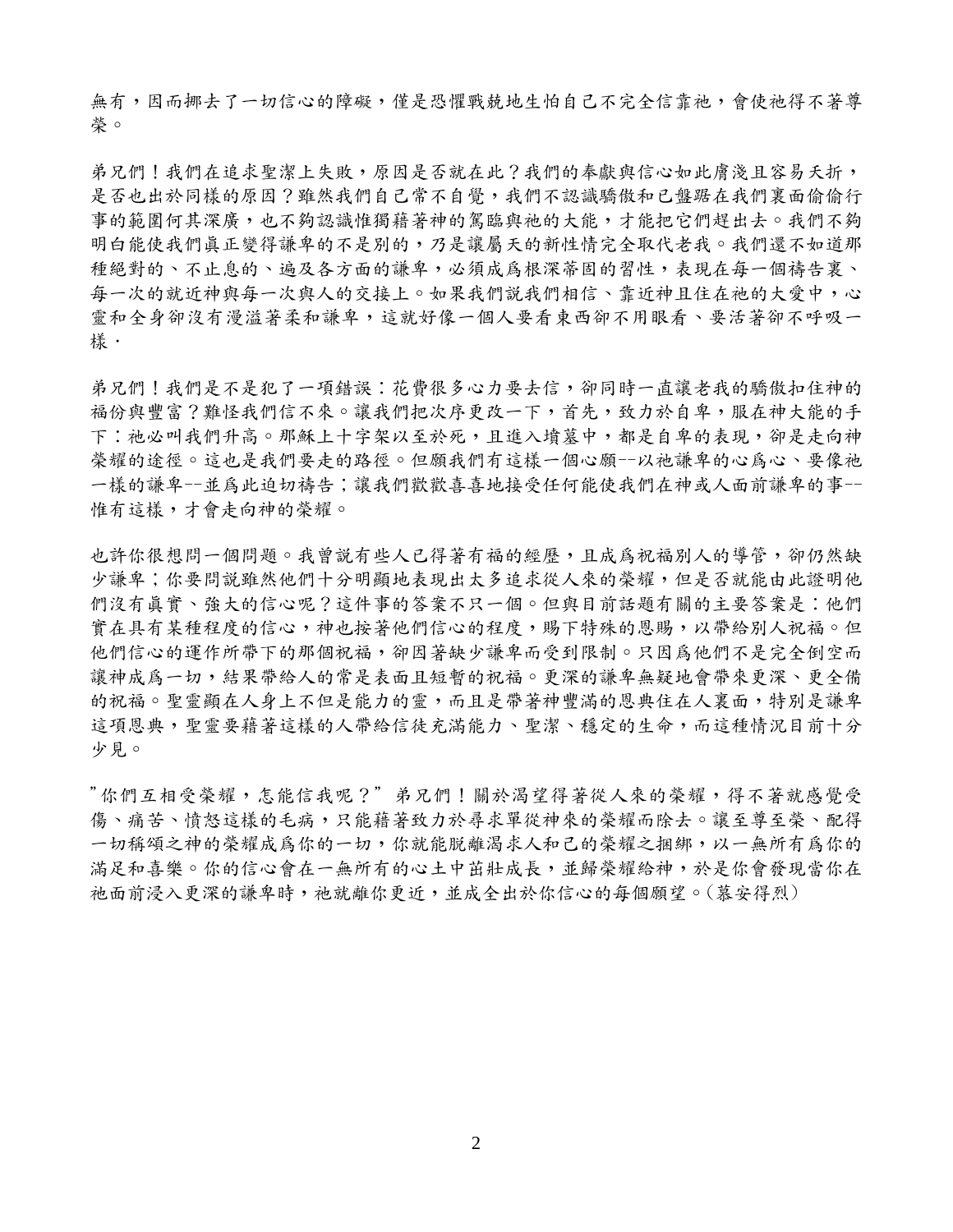### 謙卑與向己死

祂自己卑微,存心順服,以至於死。(腓二章八節)

謙卑乃通向死的途徑,因為謙卑的極至與最高明證就是死。謙卑是花,結出來的完全之果就是 向己死。耶穌自己卑微,以至於死,遂開出一條路徑,我們也必須走在其上。祂除了藉著死以 外,無法證明祂對神的降服已達於極點,也無法棄絕人性而躍入父的榮耀裏,我們也是如此。 謙卑必然導致向己死,惟有藉著向己死,才能證明我們是完全謙卑、全然棄絕給神;也惟有如 此方能脱離墮落的天性,進入神裏面的生命,使新性情完全誕生在裏面;謙卑成爲這新性情的 氣息和喜樂。

我們已提過耶穌為祂的門徒所作的事,祂把復活的生命交通給他們,藉著聖靈的降臨,那位得 榮耀且坐寶座的謙卑羔羊,真真實實地從天而降,親自住到他們裏面。祂藉著死得著了這權 柄,祂所賜之生命最內在的形態是由死入生、降服至死、經過死而得勝之生命。親自住到人裏 面的那一位,乃曾經死過,現在又活了,且活到永永遠遠。祂的生命、身位與同在都帶著各類 死的標誌,乃是從死亡生出的生命。因此在祂的門徒裏面的生命,也始終帶著各類死的標誌。 只有曾死過的那一位的靈--"死之靈 " --住到人裏面作工時,人才會認識它生命的大能。主耶 穌的死之首要標誌是謙卑,因此那些真正跟隨耶穌的人身上也必須有這死的標誌--謙卑。原因 有二:惟獨謙卑導致完全的死;也惟獨死能成全謙卑。謙卑與死本來就分不開:謙卑是花蕾, 藉著死,果實才成熟而臻至完全。

謙卑導致完全之死--謙卑意謂著棄絕己,在神面前取一個全然一無所有的地位。耶穌自己卑 微,存心順服,以至於死。祂放棄自己的宏願而選擇神旨意的最高且完全之明證就是死。祂棄 絕了祂的己來就死,而己的天性本不情願喝這杯,祂棄絕了與我們人性相融合的生命;祂向己 死,也向試探祂的罪死;因此祂餓成為人的樣式,卻進入了神完全的生命裏。如果不是因著 祂無限量的謙卑,覺得自己算不了什麼,不過是遵行神旨並為神旨而受苦的一個僕人而已,則 祂決不會死。

這就解答了常有人問起的一個問題:"我如何才能向己死?" 但清楚領會這事的人少之又少。 向己死不是你的工作,而是神的工作。在基督裏,你向著罪是死的;在你裏頭的生命是經過死 亡而復活的生命;你可以確信你向罪是死的。但死的能力彰顯在你的性情和行為之豐滿程度, 取決於聖靈所賜下的基督死之能力有多少。因此我們必須明白這其中的教訓:如果你想完全交 通於基督的死,從己的捆綁得著完全的釋放,你所當作的乃是降卑自己。在全然無助的光景 裏,把自己擺在神面前,由衷地默認你沒有能力殺掉自己或使自己活過來,並且深深地浸入你 自己的無有裏,帶著溫柔、忍耐、信靠的態度把自己交給神。要接受每一種屈辱,視每一個磨 難你、激怒你的同伴為神降卑你的工具,是出於神的恩典。要利用每一個在同伴面前降卑自己 的機會,使之成為幫助你常常謙卑在神面前的方法。神悦納你這樣的自卑,視此為你全心渴望 謙卑之明證,並視之為祈求謙卑之最佳禱告與接受恩典之大工的預備,於是祂藉著聖靈大大地 剛強你,把基督完全啓示在你裏面,以致祂那僕人的形像真實地成形在你裏面,並住在你心 裏。謙卑之路引向完全的死,完完全全經驗到我們在基督裏已經死了。

然後跟著來的是:只有這種死引向完全的謙卑。但務要謹防許多人所犯的錯誤;他們固然願意 謙卑,卻又惟恐自己太識卑,所以給自己許多的限制和定規,許多的推論和探究,以判定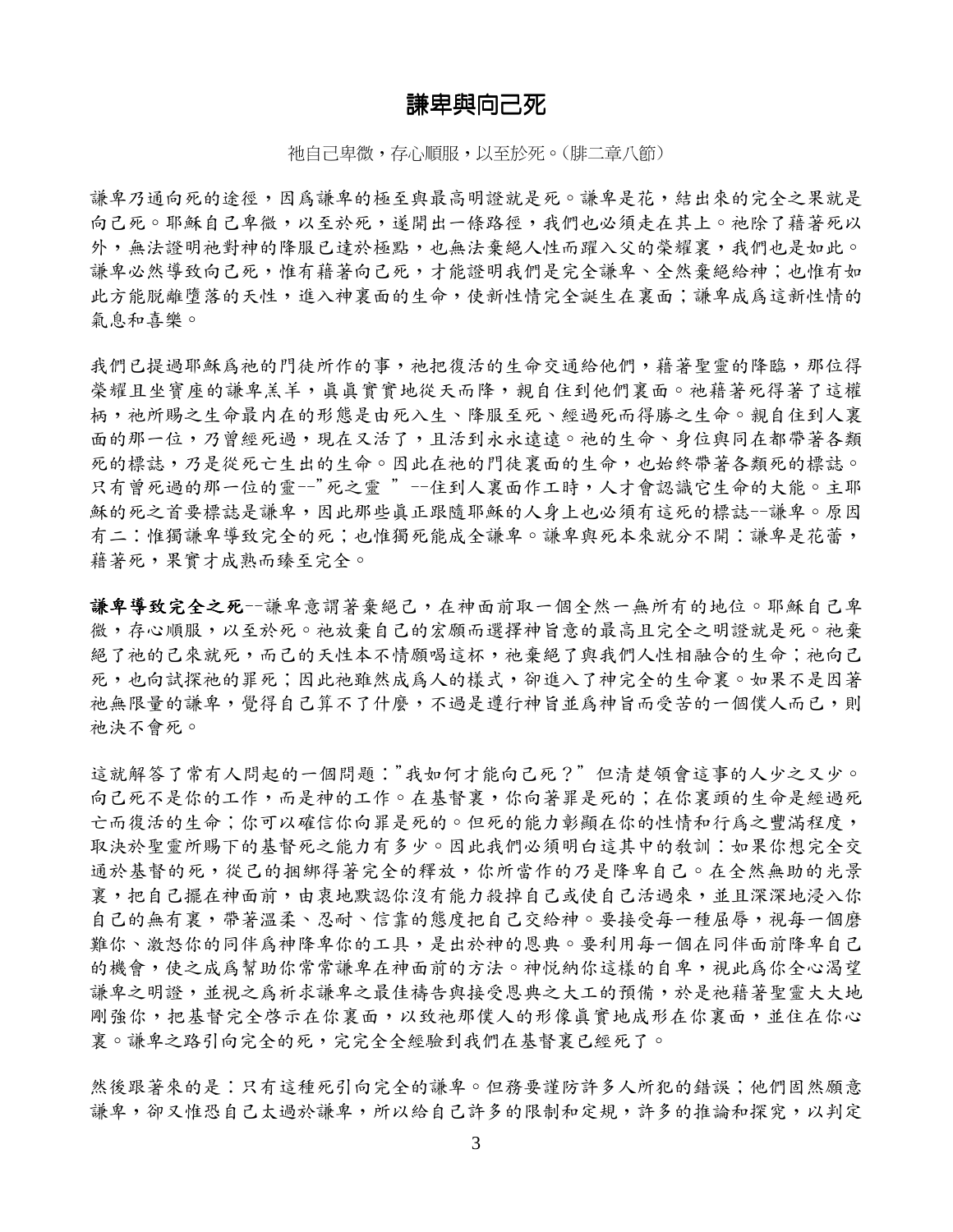真正的謙卑是什麼、當做什麼,卻從未將自己毫無保留地交付謙卑。要謹防這種態度。務必自 己卑微以至於死。在向己死的過程裏,謙卑才得完全。所有經驗神更多恩典的真實經歷、所有 在奉獻一方面的真實長進、一切真正愈來愈和基督聯合一致的形像,都必須以向己死為根基, 並藉著對神和人所表現的態度與習性證明之。一個人極有可能常提到死的樣式、在聖靈裏行 走,然而即使最愛他的人也會看出他仍然充滿了己。一個向己死的人身上最明確的死之標誌, 莫過於不求讚譽的謙卑一倒空自己,取了奴僕的形像。人有可能多多且誠懇地提到與被藐視、 被厭棄的耶穌有交通,也提到背十字架,然而在他身上看不見柔和謙卑,也找不著神羔羊所具 有的慈愛溫和之謙遜。一說到 "神的羔羊" 意謂著兩件事--柔和謙卑與死。讓我們在這兩方面 接受祂的形像並追求之。在祂身上這兩種形像是分不開的,在我們身上也必須如此。

如果要靠我們自己來達成實在無望!天然決不能勝過天然,即使有恩典之助也辦不到。己永不 能逐出己,即使是重生的人也做不來。但讚美神!這項工作已告成,且永遠地成全了。耶穌一 次的死就永遠成爲我們向己死的根源。耶穌升天--祂一次且永遠地進入至聖所--就賜下聖靈的 權能,把死之生命的能力傳遞給我們,使之成為我們自己的生命。當人願意跟隨耶穌的腳蹤, 去追求並操練謙卑時,會意識到自己裏頭有更大的需要,而生發出渴慕與盼望,信心就剛強起 來,開始學會仰望、要求得著、並實際領受聖靈真實而全備的福份,日日持守在聖靈豐滿的能 力裏,有份于耶穌的向己死、向罪死,使謙卑漫溢我們整個生命。

"豈不知我們這受洗歸入基督耶穌的人,是受洗歸入祂的死麼?你們向罪也當看自己是死的, 向神在基督耶穌裏卻當看自己是活的。... 要像從死裏復活的人,將自己獻給神。"(羅六 3、 11、13) 基督徒的自我意識全然被使基督從死裏復活的靈浸透、烙印。他把自己當作一個在基 督裏死了,在基督裏死而復活,身上帶著主耶穌死之印記的人,一直把自己獻給神。他的生命 帶著雙重標誌:深深地紮根於耶穌的墳墓裏,繁根于向罪死、向己死的真實謙卑裏;在復活的 大能裏抬頭望天--耶穌就在那兒。

信徒們!要宣告耶穌的死與生是你的。進入祂墳墓的安息裏,歇了自己的工,享受神的安息。 像基督一樣,把靈魂交與父神,謙卑下來,每天站在全然無助、完全倚靠神的地位,神就要舉 起你,把你升高。每天早晨深深地沉沒於耶穌的墳墓裏,成為一無所有;則耶穌的生將每一天 顯明於你的身上。要明確地宣稱"浸入基督的死"是你與生俱來的權利,因而顯在你身上的乃是 一種甘心樂意、充滿愛心、安詳愉快的謙卑。"祂一次獻祭,便叫那得以成聖的人永遠完全。 "(來十 14) 凡下到祂的屈辱谷的人,將會在祂裏面找到能力,可以看自己、算自己是死的,像 那些已經接受祂、學祂樣式的人一樣,一直行走在柔和謙卑,用愛心彼此包容。帶著死的生命 顯於像基督那樣的柔和謙卑中。(慕安得烈)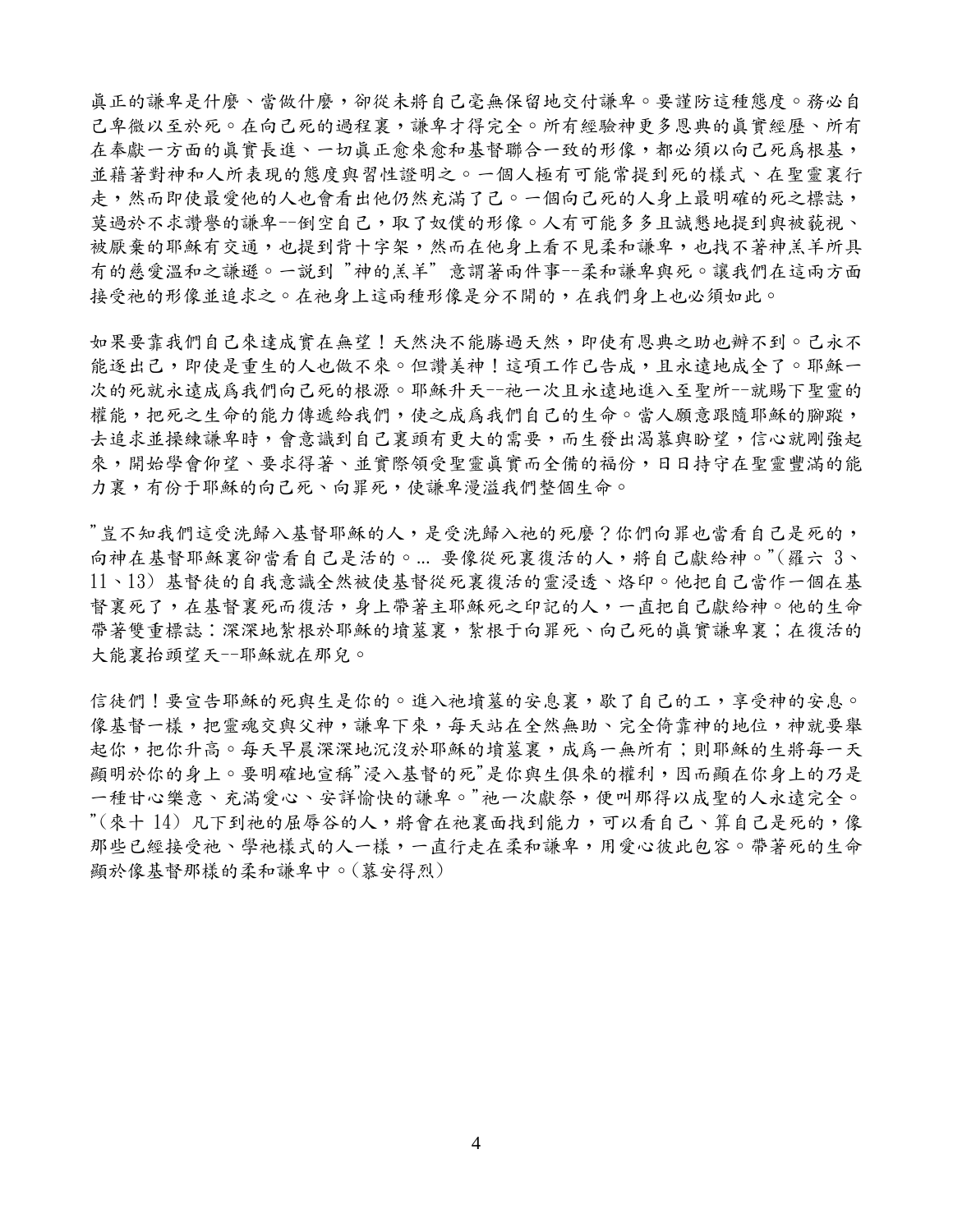### **HUMILITY AND FAITH**

### *"How can you believe, which receive glory from one another, and the glory that comes from the only God you seek not?" John 5:44*

In an address I lately heard, the speaker said that the blessings of the higher Christian life were often like the objects exposed in a shop window, one could see them clearly and yet could not reach them. If told to stretch out his hand and take, a man would answer, I cannot; there is a thick pane of plate-glass between me and them. And even so Christians may see clearly the blessed promises of perfect peace and rest, of overflowing love and joy, of abiding communion and fruitfulness, and yet feel that there was something between hindering the true possession. And what might that be? Nothing but pride! The promises made to faith are so free and sure; the invitations and encouragements so strong; the mighty power of God on which it may count is so near and free, that it can only be something that hinders faith that hinders the blessing being ours. In our text Jesus discovers to us that it is indeed pride that makes faith impossible. "How can you believe, which receive glory from one another?" As we see how in their very nature pride and faith are irreconcilably at variance, we shall learn that faith and humility are at root one, and that we never can have more of true faith than we have of true humility; we shall see that we may indeed have strong intellectual conviction and assurance of the truth while pride is kept in the heart, but that it makes the living faith, which has power with God, an impossibility.

We need only think for a moment what faith is. Is it not the confession of nothingness and helplessness, the surrender and the waiting to let God work? Is it not in itself the most humbling thing there can be, the acceptance of our place as dependents, who can claim or get or do nothing but what grace bestows?! Humility is simply the disposition which prepares the soul for living on trust. And every, even the most secret breathing of pride, in self-seeking, self-will, self confidence, or selfexaltation, is just the strengthening of that self which cannot enter the kingdom, or possess the things of the kingdom, because it refuses to allow God to be what He is and must be there-- the All in All.

Faith is the organ or sense for the perception and apprehension of the heavenly world and its blessings. Faith seeks the glory that comes from God, that only comes where God is All. As long as we take glory from one another, as long as ever we seek and love and jealously guard the glory of this life, the honor and reputation that comes from men, we do not seek, and cannot receive the glory that comes from God. Pride renders faith impossible. Salvation comes through a cross and a crucified Christ. Salvation is the fellowship with the crucified Christ in the Spirit of His cross. Salvation is union with and delight in, salvation is participation in, the humility of Jesus. Is it wonder that our faith is so feeble when pride still reigns so much, and we have scarce learnt even to long or pray for humility as the most needful and blessed part of salvation?

Humility and faith are more nearly allied in Scripture than many know. See it in the life of Christ. There are two cases in which He spoke of a great faith. Had not the centurion, at whose faith He marveled, saying, "I have not found so great faith, no, not in Israel!" spoken, "I am not worthy that You should come under my roof"? And had not the mother to whom He spoke, "O woman, great is your faith!" accepted the name of dog, and said, "Yea, Lord, yet the dogs eat of the crumbs'? It the humility that brings a soul to be nothing before God, that also removes every hindrance to faith, and makes it only fear lest it should dishonor Him by not trusting Him wholly.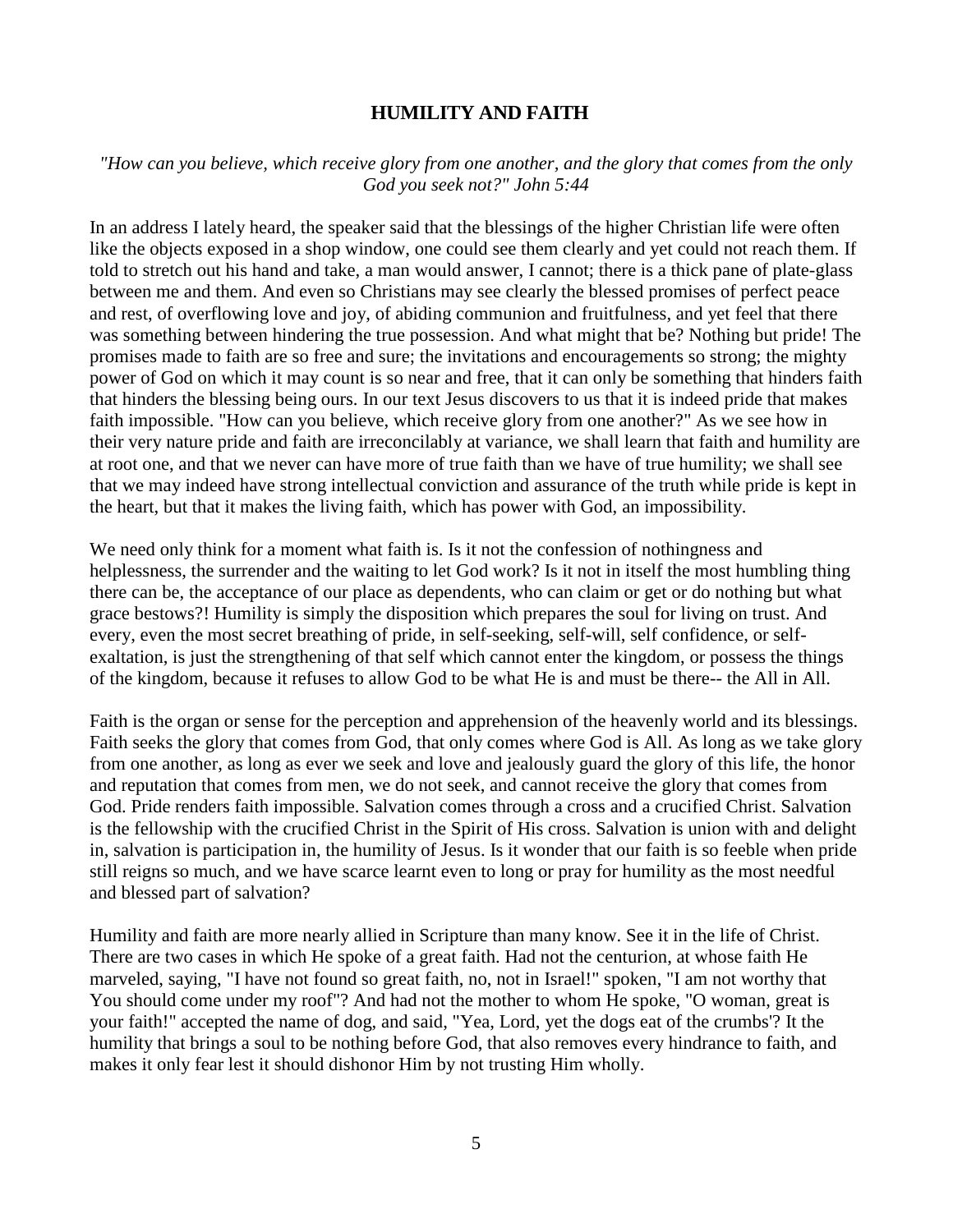Brother, have we not here the cause of failure in the pursuit of holiness? Is it not this, though we knew it not, that made our consecration and our faith so superficial and so short-lived? We had no idea to what an extent pride and self were still secretly working within us, and how alone God by His incoming and His mighty power could cast them out. We understood not how nothing but the new and divine nature, taking entirely the place of the old self, could make us really humble. We knew not that absolute, unceasing, universal humility must be the root disposition of every prayer and every approach to God as well as of every dealing with man; and that we might as well attempt to see without eyes, or live without breath, as believe or draw nigh to God or dwell in His love, without an all pervading humility and lowliness of heart.

Brother, have we not been making a mistake in taking so much trouble to believe, while all the time there was the old self in its pride seeking to possess itself of God's blessing and riches? No wonder we could not believe. Let us change our course. Let us seek first of all to humble ourselves under the mighty hand of God: He will exalt us. The cross, and the death, and the grave, into which Jesus humbled Himself, were His path to the glory of God. And they are our path. Let our one desire and our fervent prayer be, to be humbled with Him and like Him; let us accept gladly whatever can humble us before God or men; this alone is the path to the glory of God.

You perhaps feel inclined to ask a question. I have spoken of some who have blessed experiences, or are the means of bringing blessing to others, and yet are in humility. You ask whether these do not prove that they have true, even strong faith, though they show too clearly that they still seek too much the honor that comes from men. There is more than one answer can be given. But the principal answer in our present connection is this: They indeed have a measure of faith, in proportion to which, with the special gifts bestowed upon them, is the blessing they bring to others. But in that very blessing the work of their faith is hindered, through the lack of humility. The blessing is often superficial or transitory, just because they are not the nothing that opens the way for God to be all. A deeper humility would without doubt bring a deeper and fuller blessing. The Holy Spirit not only working in them as a Spirit of power, but dwelling in them in the fullness of His grace, and especially that of humility, would through them communicate Himself to these converts for a life of power and holiness and steadfastness now all too little seen.

"How can you believe, which receive glory from one another?" Brother! Nothing can cure you of the desire of receiving glory from men, or of the sensitiveness and pain and anger which come when it is not given, but giving yourself to seek only the glory that comes from God. Let the glory of the Allglorious God be everything to you. You will be freed from the glory of men and of self, and be content and glad to be nothing. Out of this nothingness you will grow strong in faith, giving glory to God, and you will find that the deeper you sink in humility before Him, the nearer He is to fulfill the every desire of your Faith. (Andrew Murray)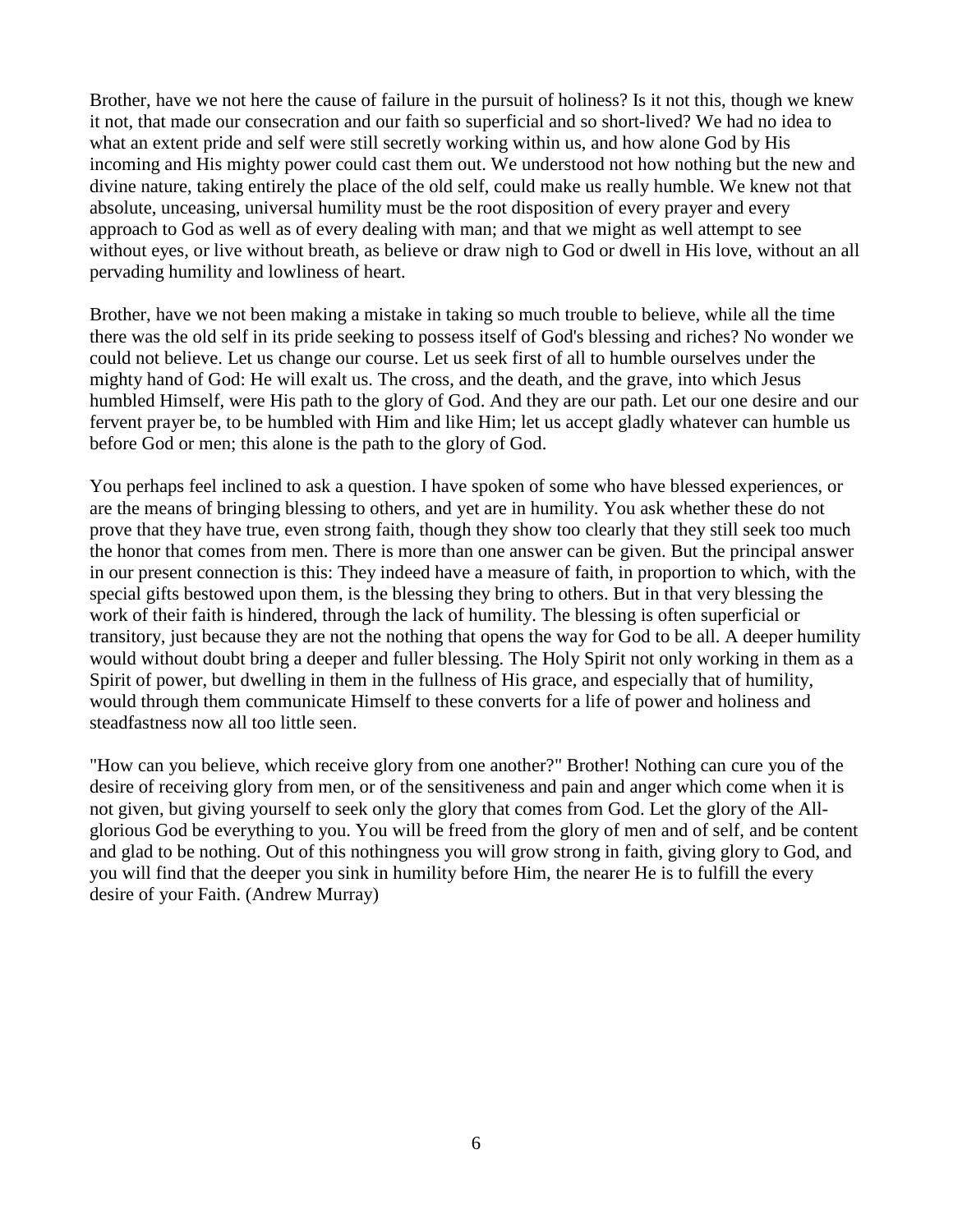## **HUMILITY AND DEATH TO SELF**

#### *"He humbled Himself and became obedient unto death." Phil. 2:8*

Humility is the path to death, because in death it gives the highest proof of its perfection. Humility is the blossom of which death to self, is the perfect fruit. Jesus humbled Himself unto death, and opened the path in which we too must walk. As there was no way for Him to prove His surrender to God to the very uttermost, or to give up and rise out of our human nature to the glory of the Father but through death, so with us too. Humility must lead us to die to self: so we prove how wholly we have given ourselves up to it and to God; so alone we are freed from fallen nature, and find the path that leads to life in God, to that full birth of the new nature, of which humility is the breath and the joy.

We have spoken of what Jesus did for His disciples when He communicated His resurrection life to them, when in the descent of the Holy Spirit He, the glorified and enthroned meekness, actually came from heaven Himself to dwell in them. He won the power to do this through death: in its inmost nature the life He imparted was a life out of death, a life that had been surrendered to death, and been won through death. He who came to dwell in them was Himself One who had been dead and now lives for evermore. His life, His person, His presence, bears the marks of death, of being a life begotten out of death. That life in His disciples ever bears the death marks too; it is only as the Spirit of the death, of the dying One, dwells and works in the soul, that the power of His life can be known. The first and chief of the marks of the dying of the Lord Jesus, of the death-marks that show the true follower of Jesus, is humility. For these two reasons: only humility leads to perfect death; only death perfects humility. Humility and death are in their very nature one: humility is the bud; in death the fruit is ripened to perfection.

Humility leads to perfect death. Humility means the giving up of self and the taking of the place of perfect nothingness before God. Jesus humbled Himself, and became obedient unto death. In death He gave the highest, the perfect proof of having given up His will to the will of God. In death He gave up His self, with its natural reluctance to drink the cup; He gave up the life He had in union with our human nature; He died to self, and the sin that tempted Him; so, as man, He entered into the perfect life of God. If it had not been for His boundless humility, counting Himself as nothing except as a servant to do and suffer the will of God, He never would have died.

This gives us the answer to the question so often asked, and of which the meaning is so seldom clearly apprehended: How can I die to self? The death to self is not your work, it is God's work. In Christ you are dead to sin, the life there is in you has gone through the process of death and resurrection; you may be sure you are indeed dead to sin. But the full manifestation of the power of this death in your disposition and conduct depends upon the measure in which the Holy Spirit imparts the power of the death of Christ. And here it is that the teaching is needed: if you would enter into full fellowship with Christ in His death, and know the full deliverance from self, humble yourself. This is your one duty. Place yourself before God in your utter helplessness; consent heartily to the fact of your impotence to slay or make alive yourself; sink down into your own nothingness, in the spirit of meek and patient and trustful surrender to God. Accept every humiliation, look upon every fellow-man who tries or vexes you, as a means of grace to humble you. Use every opportunity of humbling yourself before your fellow-men as a help to abide humble before God. God will accept such humbling of yourself as the proof that your whole heart desires it, as the very best prayer for it, as your preparation for His mighty work of grace, when, by the mighty strengthening of His Holy Spirit, He reveals Christ fully in you, so that He, in His form of a servant, is truly formed in you, and dwells in your heart. It is the path of humility which leads to perfect death, the full and perfect experience that we are dead in Christ.